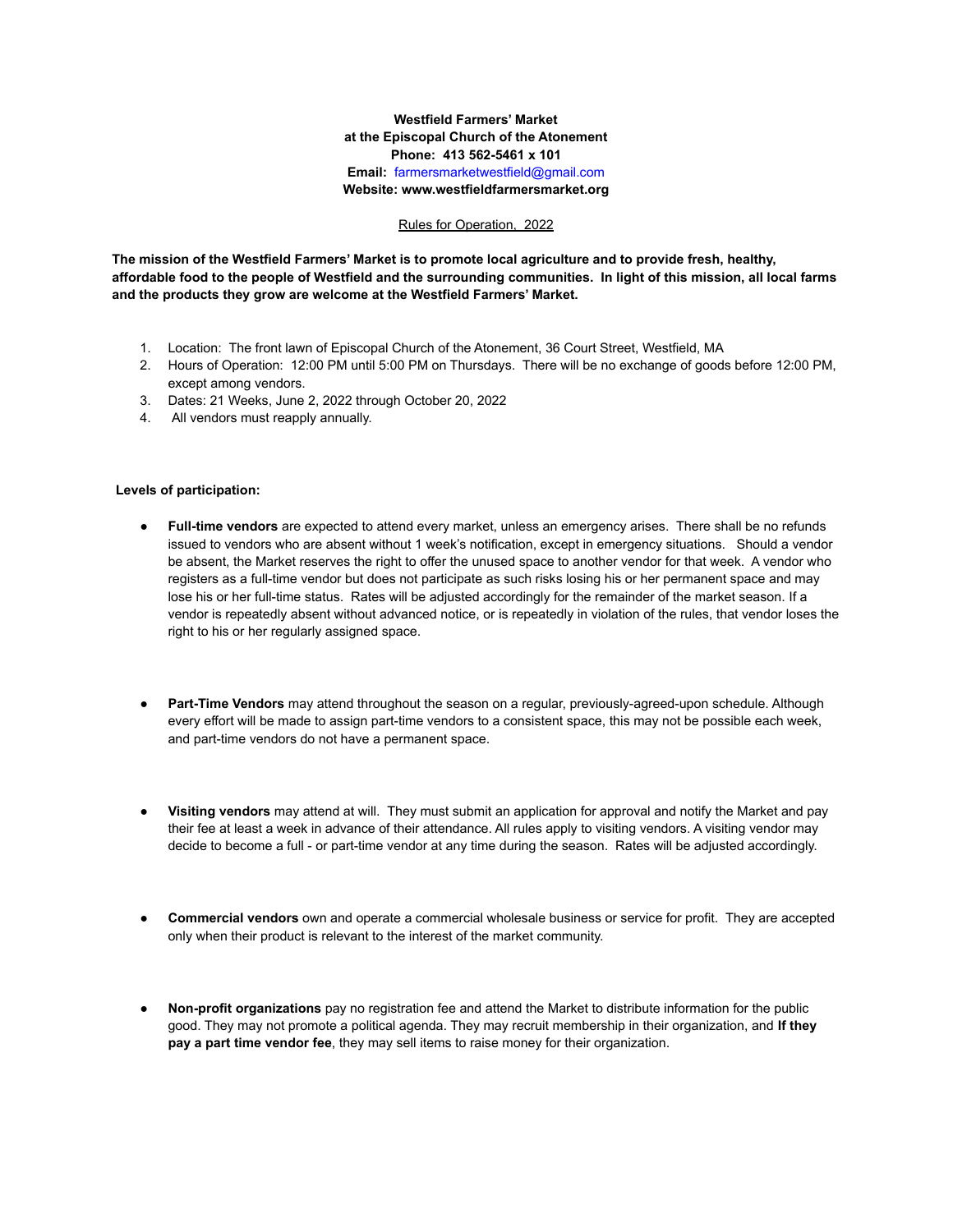## 6. The following **fees** will apply:

**Registration fee for all full, part-time and Commercial vendors**:

| Prior to Monday, May 2 nd 2022<br>$\bullet$<br>After Monday, May 2nd 2022<br>٠ | \$60<br>\$75 |  |
|--------------------------------------------------------------------------------|--------------|--|
| <b>Participation Fees</b> are scaled as follows:                               |              |  |
| <b>Full Time Vendor</b> due by Friday, May 20, 2022:<br>$\bullet$              | \$160        |  |
| Fee may be paid in installments.                                               |              |  |

(\$160/21 weeks = \$7.60/wk, plus registration fee)

● **Part-Time Vendor**: **\$20 per week**

(plus registration fee)

● V**isiting Vendor**, due 1 week prior to participation: **\$35/week**

for a maximum of 5 weeks to try out the Market. **There will be no registration fee**. After that time, should the vendor decide to continue on a regular full-time or part-time basis \$20/week of the \$35/week already paid will be applied toward the \$75 registration fee.

● **Commercial Businesses** - Vendors promoting a

non-agricultural commercial business or selling approved commercially manufactured products: **\$60 per week \$800 full season**

(plus registration fees)

● **Non-Profit Organizations:** There will be no registration fee for non-profit community- based organizations distributing information for the public good. Fund-raisers for non-local charities must be approved in advance and will be accepted on a case-by-case, space available basis. Non-Profits will be asked to fill out an application and sign an insurance waiver.

**Non-Profit organizations selling items to raise funds: \$15/week**

● **Vendors who require an additional space** will be charged an additional participation fee at the same rates as above, but not an additional registration

7. Spaces are 10' x 10'. Vendors are expected to provide their own tent, tables, and chairs, and to anchor them securely to prevent harm in the event of inclement weather.

8. The Market will remain open, rain or shine, and vendors are expected to remain open for business for the entire Market day. In the event of severe or inclement weather, decisions to close the Market will be made by the Market **managers by 9:00 am on the day of the Market.** (Please note, this happens very infrequently). **Notification will be sent**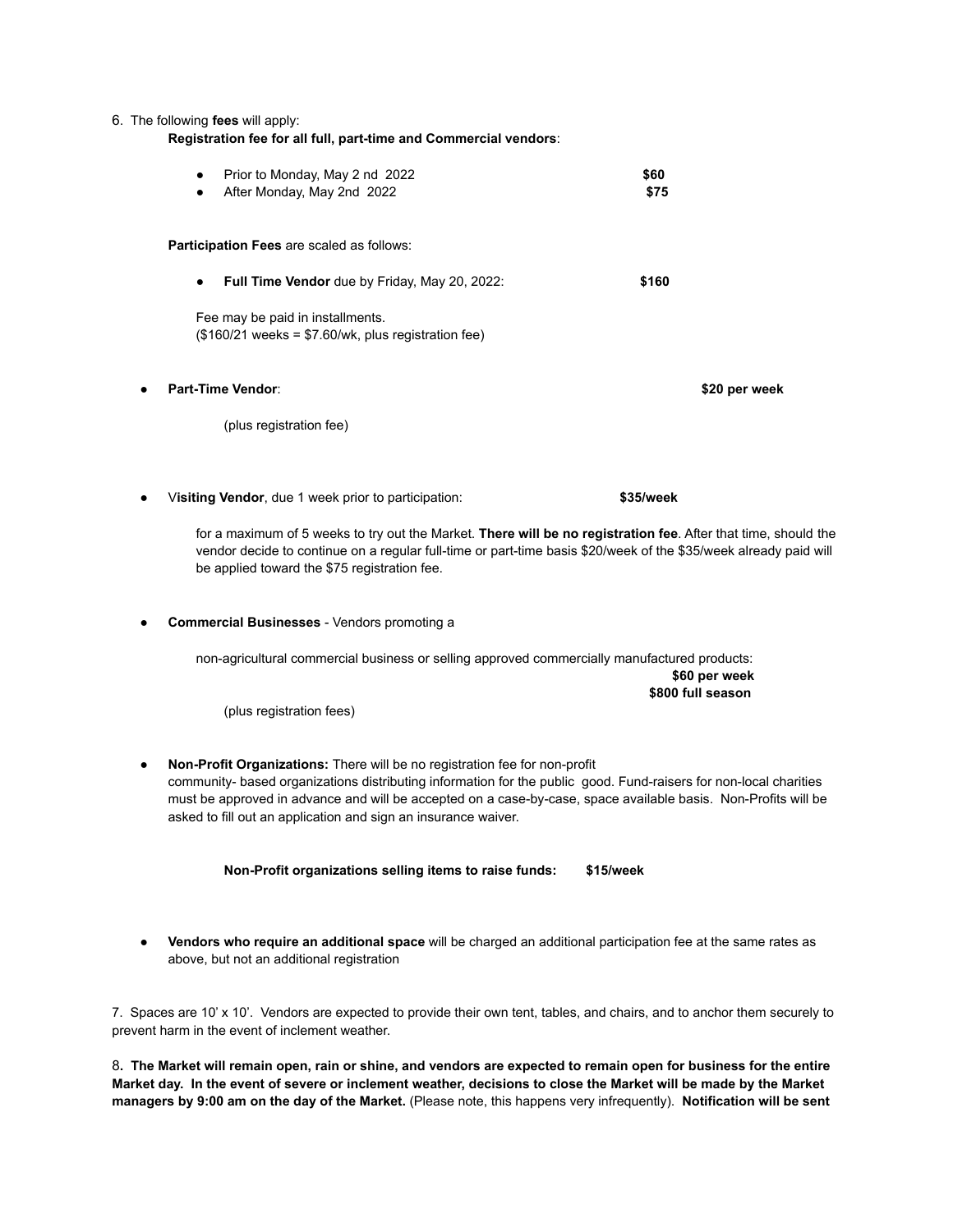**to vendors by email and posted on the Market's Facebook page and website. Personal safety of volunteers,** customers, vendors and their property is a priority and will be the determining factor in making such decisions. Since the Market is open rain or shine, vendors are expected to come prepared to provide protection for their **products in the event of rain.**

9. In accordance with MDAR regulations, **all items sold at the Market must be produced by vendors on their farm in Massachusetts or any bordering state.** In support of our mission to support local agriculture and in fairness to small farmers, wholesale products are not permitted, **except in special circumstances approved by the Market Committee. A** farmer at the Market may sell products supplied by another local farmer who has grown and produced them themselves ONLY IF there is not a farmer already selling the same product at the Market. Produce that is not **grown by the vendor may be sold only by permission of the Market and must be clearly labeled identifying the source.** The Market Committee reserves the right to visit a vendor's farm and encourages vendors to submit photographs and to post them on Facebook to enhance promotion of the Market. Baked goods, jams, jellies, and similar value added products may be sold if they are made locally or by the vendor and contain at least one product grown locally.

10. For the sake of diversity, the Westfield Farmers' Market welcomes high quality crafts, although it is not a craft fair. All craft items should be produced by the vendor, by hand, from agricultural, natural, or repurposed products or, in the judgment of the Market Committee, complement the products offered at the Market. Every effort should be made to supply materials used in crafts from locally grown agricultural products. Preference will be given to those crafts or value-added products that use local and sustainably produced materials. The Market will make an effort to avoid duplication in crafts and non-agricultural items.

11. All vendors are expected to be familiar with and comply with all state regulations concerning sales at Farmers' Markets. Information may be attained by visiting mdar.gov. According to the Westfield Health Department, The Massachusetts Department of Public Health Food Protection Program (FPP)'s interpretation of farm products currently includes:

Fresh produce (fresh uncut fruits and vegetables); unprocessed honey (Raw honey as defined by the National Honey Board: Honey as it exists in the beehive or as obtained by extraction, settling or straining without added heat.); Maple syrup; Farm fresh eggs (must be stored and maintained at 45°F (7.2°C).

Any vendor selling food products other than the 4 groups listed above must submit a separate required application to the Westfield Health Department. For questions related to Westfield Department of Health policies, contact Steve Cipriani, 59 Court St., Westfield, MA 01085; 413 572-9125. Board of Health applications are available on the market website at www.westfieldfarmersmarket.org.

12. **Processed foods** sold at a farmer's market MUST be manufactured in a licensed food processing facility, a licensed food establishment, or a licensed residential kitchen. Copies of residential kitchen permits, retail food establishment permits or food manufacturing licenses where the food was prepared should be submitted to the Westfield Health Department along with the vendor's application, and must be submitted to Market Committee members upon request.

13. Vendors planning to use a scale shall have it sealed by a Sealer of Weights and Measures.

14. In keeping with the friendly, cooperative, family atmosphere of the Market, v**endors selling the same or similar products** are asked to cooperate with one another to the best advantage of all concerned. The Market Committee will resolve disputes that may arise among vendors.

15. Vendors of **wholesale or commercially manufactured products** will be required to establish a relevance of their products to the Market and will be charged as a commercial vendor. The committee reserves the right to prohibit sale of certain products and gives the Market Manager the right to remove any product that has not been approved.

16. **Prices** will be determined or negotiated by the vendor and the customer and **must be clearly displayed at all times**. No warranty of any sort, expressed or implied, is made by the Episcopal Church of the Atonement or the Market Committee, and any warranty is expressly denied.

17. Each vendor will be responsible for setting up, packaging, and displaying their products, as well as providing protection for the products from the elements. Each vendor must leave their assigned place in clean condition within an hour of the